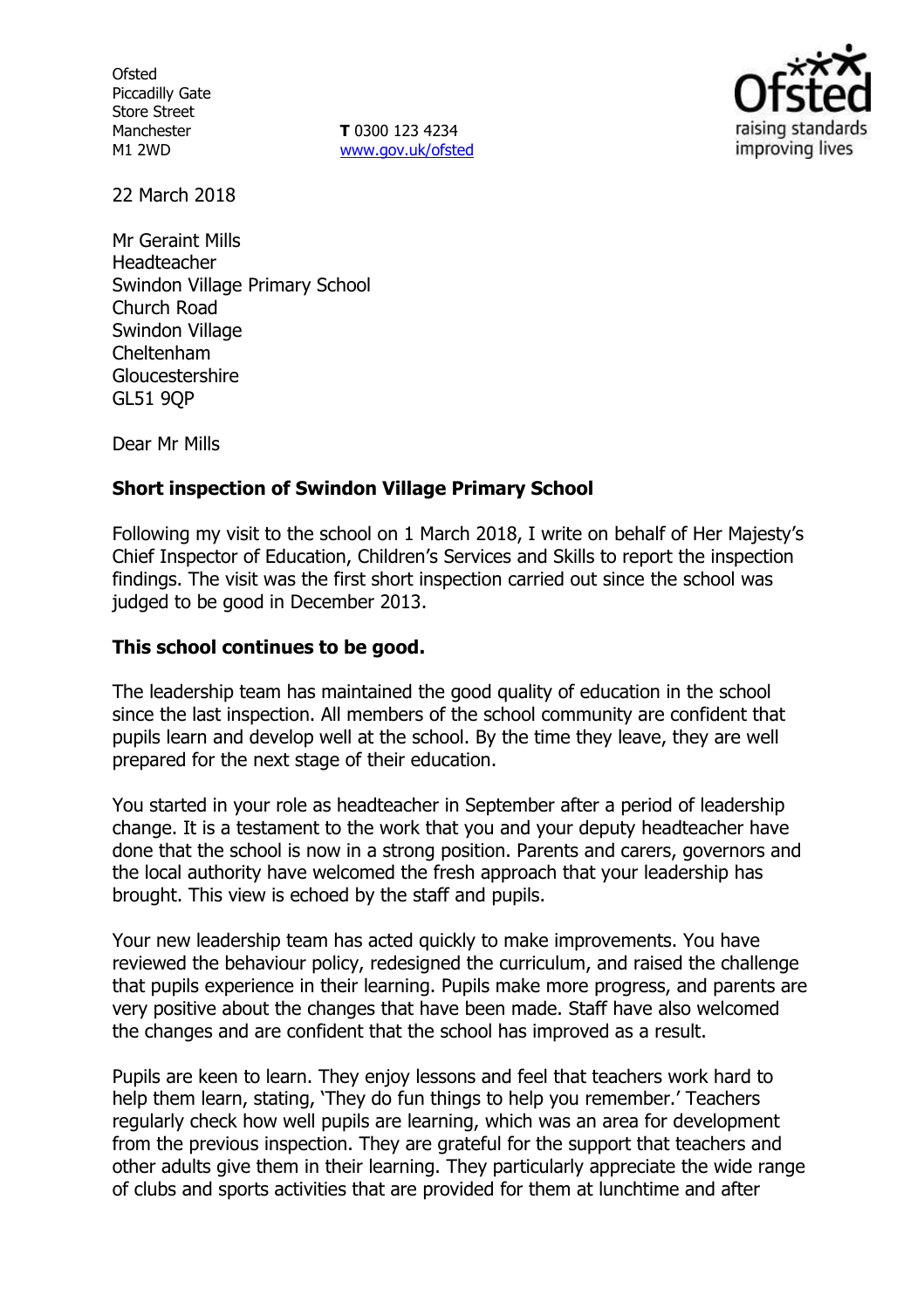

school. Pupils are respectful, caring and articulate.

Governors have a strong understanding of the strengths and weaknesses of the school from the accurate and comprehensive information you provide for them. They have a good range of skills to help them in their role and are active in monitoring the work of the school through visits and questioning leaders about their plans.

# **Safeguarding is effective.**

Senior leaders demonstrate a strong commitment to pupils' welfare and safety. This commitment is reflected in the careful and vigilant approach taken by you and your staff. You and your senior team have ensured that all safeguarding arrangements are fit for purpose, and records are detailed and of high quality. Arrangements for checking that staff are suitable people to work with children meet requirements. Staff receive appropriate training, and regular updates ensure that they are well briefed about potential risks to the safety of pupils. As a result, they understand the actions they should take if they are concerned about a pupil's welfare.

The school's curriculum ensures that pupils are educated to be safe. This includes how to stay safe online, when outside and in the home. Pupils understand about road and fire safety and have school trips that support their understanding. As a result of this, pupils feel safe and well supported. Parents are confident their children are safe in school and value the education pupils receive on these topics.

Governors rigorously check leaders' work to keep pupils safe. Governors receive appropriate training and visit the school regularly to check on policies and procedures. They have a good understanding of the wide range of issues connected to pupils' safety and are vigilant in checking that these issues are addressed.

## **Inspection findings**

- The first line of enquiry checked the effectiveness of the curriculum planned for pupils. This has been an important area for development for the school both last year and this. In recent years, pupils have not achieved well in science. Although this has improved, the inspection examined how well pupils have been learning in science and other subjects during this year. You and your leadership team have reviewed the entire curriculum because you were keen to make it more interesting and relevant to the pupils. You also wanted to ensure that teachers are clear about identifying next steps in learning. Teachers stated that, because of this reorganisation, they find it easier to plan interesting and challenging lessons that link learning in several subjects. Teachers ensure that they offer extended writing opportunities across a range of subjects, including science. Pupils apply their writing, grammar and spelling skills in a range of different contexts so that they become confident in using them.
- You have improved the way that teachers plan mathematics. Lessons now include more reasoning and problem-solving activities, as well as opportunities for pupils to practise their skills. Pupils reported that they find this approach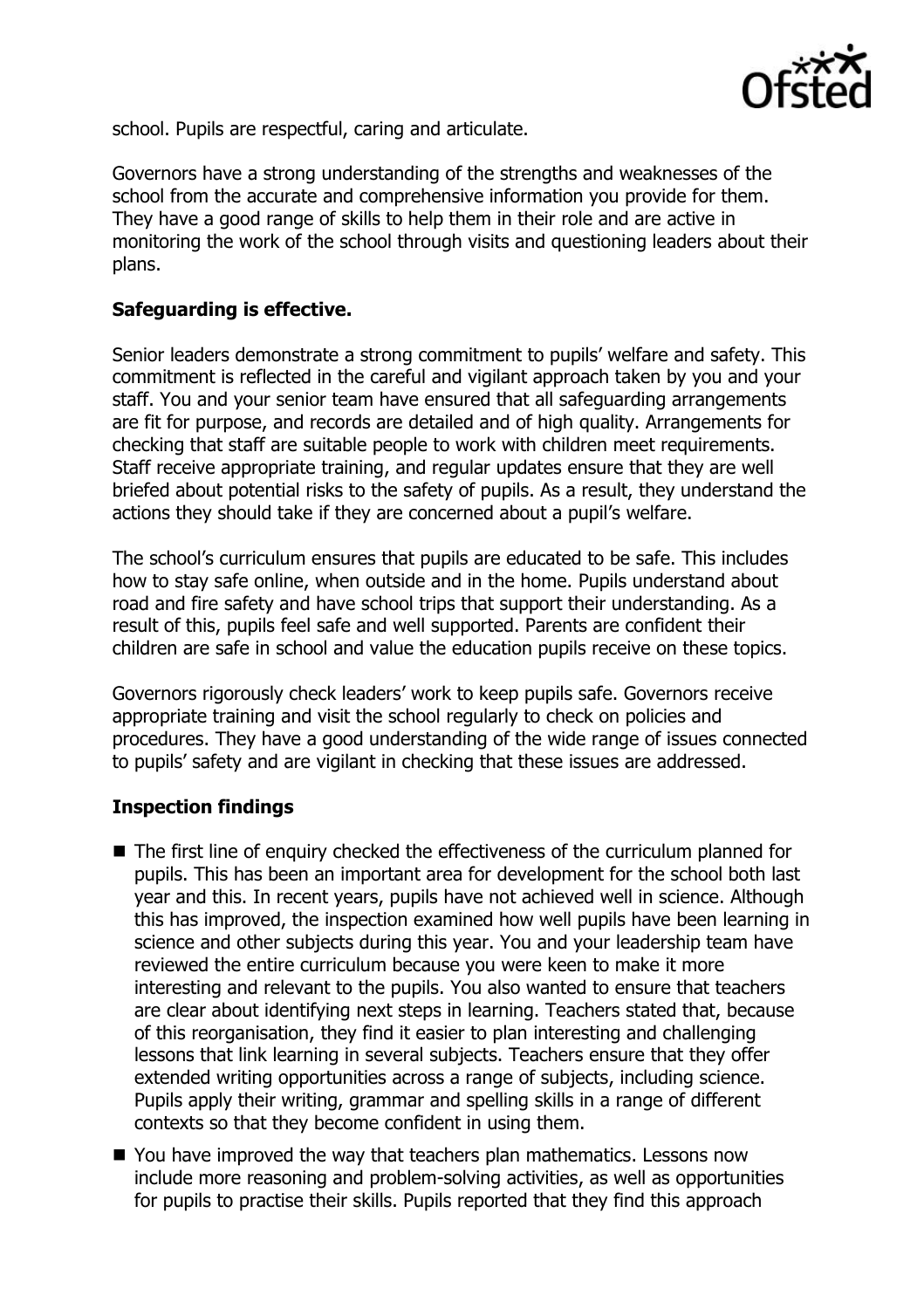

helpful. However, they have limited opportunities to apply their mathematical learning in practical situations or in other subjects. You have started to change this by introducing 'Life Savers' lessons, in which pupils use their mathematics skills in topics related to money and financial matters. However, you recognise that pupils would benefit from extending these opportunities both when studying other subjects, and in mathematics lessons.

- $\blacksquare$  The second line of enquiry concerned the progress that pupils make during key stage 1. You and your deputy headteacher have supported teachers to understand how understanding and skills in each subject develop from year to year as pupils get older. This clarity and the high expectations that you model to staff have helped to increase pupils' progress across key stage 1 and the rest of the school.
- **Finally, we discussed how effectively leaders and governors are supporting** learning for disadvantaged pupils. You have improved the way that you evaluate the effectiveness of the actions taken to help these pupils. As a result, your plans have become better focused on the most effective actions. Leaders and teachers have followed your plans carefully and learning has improved. Leaders have been rigorous in their work to improve attendance, especially for disadvantaged pupils, and absence has fallen. Governors check carefully how effectively the pupil premium funding has been spent to improve how well these pupils are learning. Following the concerted action of leaders, teachers and governors, these pupils are now making good progress, especially in key stage 2. However, some of these key stage 2 pupils did not achieve well enough when they were in the Reception Year and key stage 1. We agreed that it is important to improve the achievement of disadvantaged pupils at the start of their school career so that they can achieve higher outcomes in key stage 2.

## **Next steps for the school**

Leaders and those responsible for governance should ensure that they:

- continue to improve the curriculum so that it provides more opportunities for practical applications of skills and problem solving in mathematics
- $\blacksquare$  improve the achievement of disadvantaged pupils in Reception and key stage 1 so that they can build on this to achieve higher outcomes in key stage 2.

I am copying this letter to the chair of the governing body, the regional schools commissioner and the director of children's services for Gloucestershire. This letter will be published on the Ofsted website.

Yours sincerely

Tom Morrison **Ofsted Inspector**